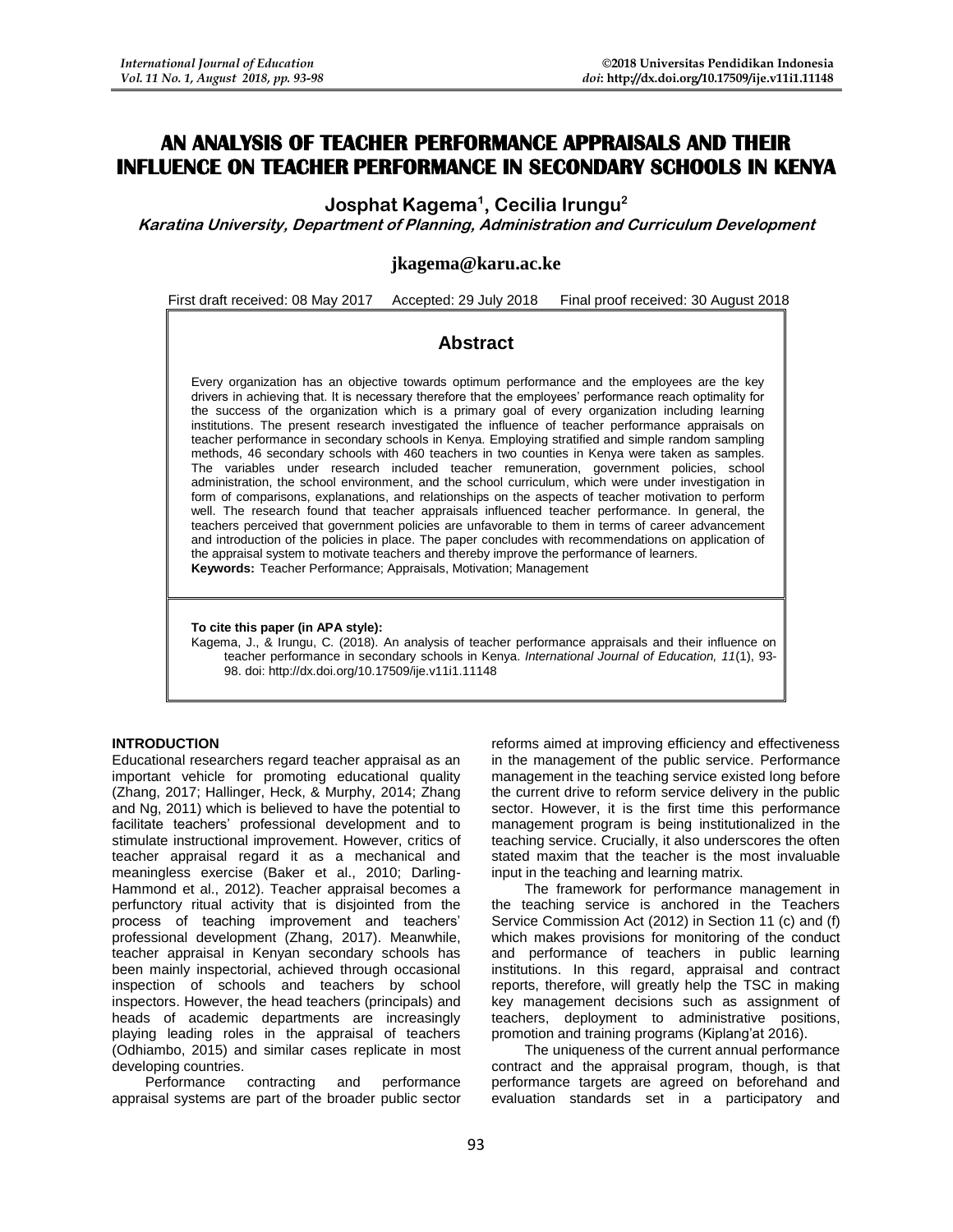democratic manner between the appraiser and appraisee. The targets to be achieved are arrived at after taking into account the broad teaching and learning context such as available resources, entry behavior of learners, existing facilities and the general teaching/learning environment. Teachers will be evaluated on how they prepare schemes of work, lessons plan and whether they follow the syllabus. They will also be assessed on the ability to make learning and teaching aids, observance and effective use of time in class, attendance of lessons, staff meetings, participation in co-curricular activities and they will also be evaluated on how they use information technology to advance their skills (*Daily Nation*, 2016). In a different context, teacher appraisal in schools in Shanghai, China is not a one-off event. Although the procedure for generating appraisal results occurs at the end of each year, data collection activities for appraisal—including lesson observation, student evaluation of teachers and checking teachers' tasks—are conducted throughout the whole year (Zhang & Ng, 2015).

Once the employees have been selected, trained and motivated and placed on their respective jobs, it becomes essential for the management to conduct performance appraisal to see whether the employees are effective on their jobs or not. By this, the management can also know it has been effective at hiring and placing the employees on their respective jobs. If any problems are identified, steps are taken to communicate with the employee and to remedy them.

Performance appraisal is a process of evaluating an employee's performance of a job in terms of its requirements. It is the systematic, periodic and an impartial rating on an employee's excellence in matters pertaining to his/her present job and to his/her potentialities for a better job (Saleemi, 2011). Aguinis (2009) sees it as a process of identifying, measuring and developing an individual's performance in accordance to organizational goals.

According to Harzing and Pinnington (2011), from a broad perspective, performance appraisals are designed to help organizations draw the best out of their employees, by enabling individual employees to perform at optimal levels. However, the execution of such systems is not always easy and the appraisals frequently do not achieve their goals, with the result that both the employees and their supervisors are often dissatisfied with the system.

Indeed, as Deming (1986) argued, performance appraisals often have the opposite of their intended effect. In other words, if the system is not used properly, evaluations can lead to frustration, anger and reduced motivation levels, rather than motivating employees to perform better. Evaluation of individuals in terms of their job performance is a task requiring a quality of managerial judgement which places a considerable responsibility on the managers involved. It is a task that is delicate as well as complex (Cole, 2004). According to Cole (2004), the most likely reason for the adoption of staff appraisal is to draw attention to present performance in the job in order to reward people fairly and to identify those with potential for promotion or

transfer. He further ascertained that appraisal programs are designed not only to provide more systematic control of behavior of subordinates, but also to control the behavior of superiors.

In their comprehensive summary of performance appraisals in the United States of America (USA), Pulakos, Mueller-Hanson and O'Leary (2008) argued that the history of the USA and its fundamentally individualistic culture has had a significant impact on the workplace and performance management practices. Thus, individual performance, accountability and performance-linked rewards, form an integral part of the process. In the USA, appraisals are primarily used for administrative purposes such as awarding merit raises and informing promotion decisions with the use of performance appraisals for developmental purposes remaining rather limited. The realization that the system for teacher appraisal is skewed against favoring the teacher motivated this research and the subsequent recommendations that the study made.

Previously, the teaching service has been under a closed performance appraisal system, where the school head appraised the teacher confidentially. This was shrouded in secrecy as the teacher was not involved in the process. This situation informed the need to review the appraisal process and introduce a more inclusive system. According to Odhiambo (2005), in a study that focused on the state of teacher appraisal in Kenyan secondary schools, there is need for an improved (facilitating) model of teacher appraisal. His findings indicate that teacher appraisal policies and practices in Kenya's secondary schools exhibit weaknesses, which need to be urgently addressed if teacher appraisal has to be used to improve the quality of teaching and education in Kenya.

The TSC says that the use of confidential reports in assessing a teacher's performance and potential has been replaced by a more modern and open assessment system where the teacher participates in his/her performance (Ngeno, Bett and Cheruiyot, 2013).

Assessment of effective teaching at all levels as a function of student learning outcomes has become a major focus of discussion across the country. Ministry of Education, Science and Technology (MOEST) (2005) Sessional paper No*.* 1 of 2005 reports that teacher promotion has not been based on performance but on qualifications which contributes to the internal inefficiencies. The Kenya Union of Post Primary Teachers (KUPPET) has joined the Kenya National Union of Teachers (KNUT) in rejecting the introduction of performance appraisals for their members. The KUPPET boss has reiterated that teachers must first "be motivated appropriately" before they are given targets (*Daily Nation*, 2016).

With the limited studies on teacher performance appraisals in Kenya and in response to the concern expressed by previous researchers on this matter, the present research will address the gap by investigating the practice of teacher performance appraisals and how they influence teachers' performance.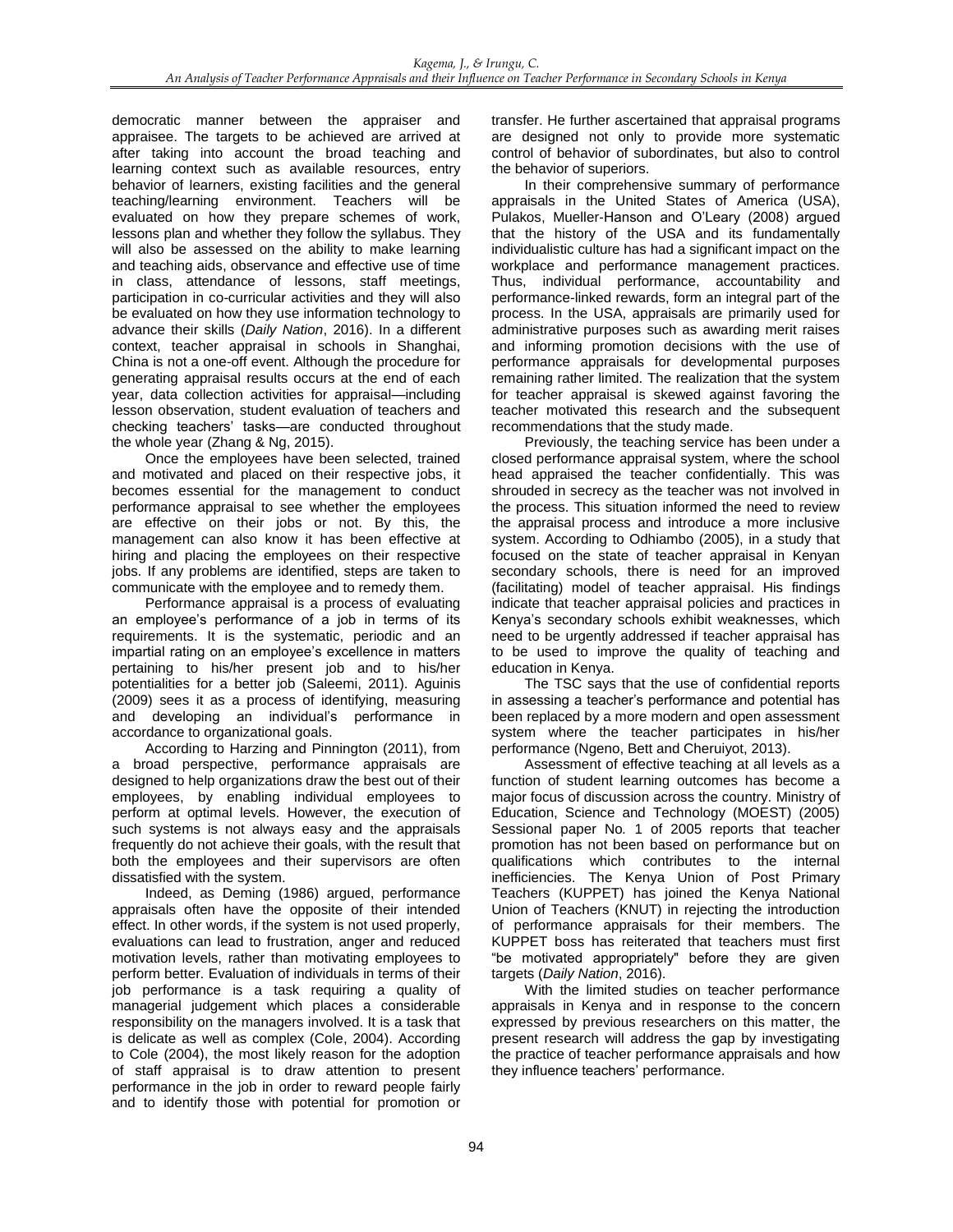#### **METHOD Study Area**

The study was undertaken in two counties that is, Muranga and Kirinyaga counties of Kenya. These areas of study were selected because they had varied types of schools such as county and sub-county schools. The schools captured in the two counties had a balanced representation of the characteristics that of the variables under inquiry involving gender, age, and academic qualification of the teachers, regional diversities, among other factors, including geo-political, economic and social contexts that do reflect the relative distribution in the whole country of Kenya.

#### **Sample and Sampling Techniques**

The research employed stratified and simple random sampling methods to select the sample. The target

#### **Table 1. The Sampling Frame**

population was divided into groupings, such as regions of the country and in this case the Counties of Kenya. The researchers targeted two counties of Kenya, namely Kirinyaga and Muranga counties accounting for close to 4% of the total counties in Kenya. Secondary schools from both counties were selected using the stratified and simple random sampling method. This was to ensure that certain subgroups of the population were represented in the sample in the proportion of their numbers. The researchers identified the different strata of schools that is provincial, district, day schools, boarding schools, and mixed gender schools. The sample of 12 county schools and 34 sub-county schools was selected using stratified and simple random sampling methods hence yielding 46 schools. Table 1 shows a summary of the study's sampling frame.

| <b>Strata</b>              |         | County | <b>Sample Techniques</b> |                  |                               |
|----------------------------|---------|--------|--------------------------|------------------|-------------------------------|
|                            | Muranga | % Size |                          | Kirinyaga % Size |                               |
| Secondary Schools          | 23      | 13     | 23                       | 21               | Stratified then Simple Random |
| Teachers                   | 230     | 14     | 230                      | 8.7              | Stratified then Simple Random |
| Principals                 | 23      | 13     | 23                       | 21               | <b>Purposive Sampling</b>     |
| <b>Heads of Department</b> | 46      | 3      | 46                       | 3                | Stratified then Simple Random |

#### **Instrumentation**

#### *Questionnaires*

First, the researchers defined the study's objectives to understand the nature of the data required. The items were constructed in an open ended form whereby the respondents were allowed to make any subjective responses. The questionnaires were given to respondents who were expected to read and understand the questions and write down the reply in the space meant for the purpose in the questionnaire itself.

A five item Likert scale was presented for ease of understanding the items. The respondents had to answer the questions on their own. The questionnaires and interview schedules were piloted to examine their clarity and appropriateness for administration ((Kvale, 1996).

The participants in this study responded to the survey. Teachers answered the questionnaires while principals and head of departments responded to an interview schedule. The questionnaire consisted of a sixty-eight item, 5-point Likert –type scale to test the determinants of teacher motivation in curriculum implementation.

In order to test internal consistency reliability, Cronbach's alpha (*a*) was used. The five subtests of the teacher remunerations, government policies, school administration, and curriculum and job satisfaction) contain eleven, nine, fourteen, eleven and twelve evaluating items, respectively. Table 2 shows Cronbach's alpha for each variable and the number of items measured in the survey instruments (the questionnaires)

**Table 2. Cronbach's Alpha for Study Variables and the Number of Items Measured in the Survey Instruments**

|                           |            | Number      | Οt  |
|---------------------------|------------|-------------|-----|
|                           | Cronbach's | items<br>in | the |
| Variable                  | alpha      | measure     |     |
| <b>Teacher Appraisal</b>  | .82        | 15          |     |
| <b>Teacher Motivation</b> | .85        | 11          |     |

#### **Ethical Considerations**

Firstly, the researchers informed the respondents on the nature and purpose of the research, the procedures to be used and expected benefits to the respondents and the Country of Kenya at large. Secondly, key ethical issues relating to research process include privacy of possible and actual participants were followed.

Respondents were accorded voluntary nature of participation and the right to withdraw partially or completely from the research process. Prior and informed consent was requested from them and the researchers maintained high degree of confidentiality of data provided by individuals or identifiable participants and their anonymity. The researchers were honest in search of genuine problems.

The researchers also ensured that the data collection method and instruments were fairly free of anxiety. The researchers further assured the respondents that a discussion of the research findings would be conducted as a way of disseminating the knowledge gathered. Other issues concerned acknowledging all the works that were cited to avoid plagiarism and related malpractices.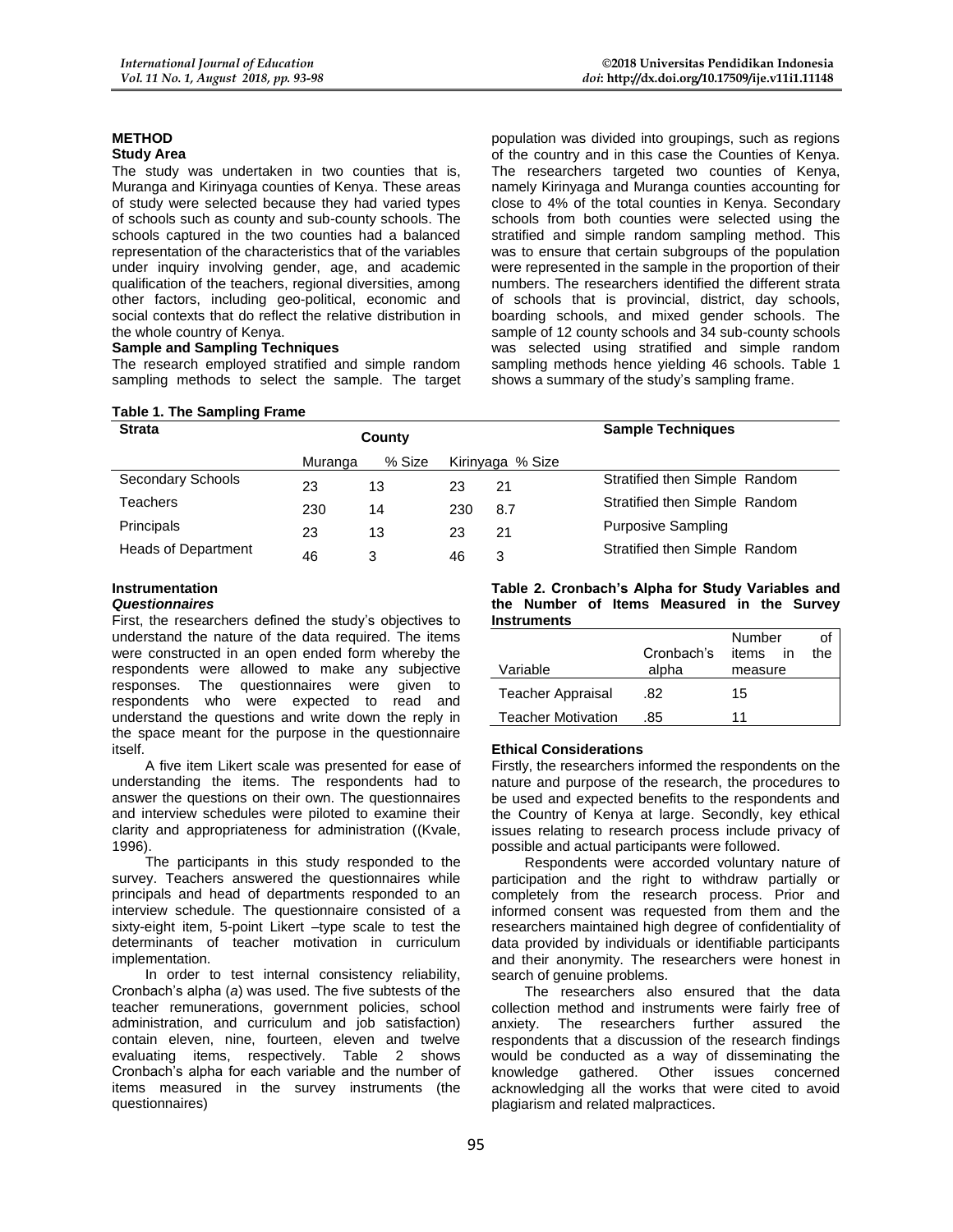### **RESULTS AND DISCUSSIONS**

The purpose of the study was to analyze teacher performance appraisals and their influence on teacher performance in secondary schools in Kenya**.** Data were collected using survey questionnaires from 460 secondary school teachers. The respondents were found in Muranga and Kirinyaga counties of Kenya. The data collected were analyzed thematically and descriptively using descriptive statistics. This was done in line with the five main objectives the study sought to achieve. The data obtained provided information on the variables: teacher remuneration, government policies, school administration, the school environment and the school curriculum which were under investigation in form of comparisons, explanations and relationships on the aspects of teacher motivation.

The majority of the 460 respondents who were targeted for questionnaires responded accordingly such that 440 teachers responded which comprised of the response rate of 96%. This high response rate was so because the researchers made a follow up on all questionnaires in person and the fact that the thesis of the research was a thematic concern to the teachers all over the country.

Empirical studies of teacher motivation in developing countries paint a dismal picture of generally low or declining levels of motivation among formal public school teachers. However, the situation of course varies from country to country. Some countries may face particular threats to teacher motivation while other countries face different or no threats. The teacher performance appraisal recently introduced in Kenya has been criticized for its skewness and bias. Teachers feel that the system lacks objectivity and therefore performance is highly not achieved. To avoid bias in the process, then if an individual has been allowed to have some power of control in the appraisal process then s/he will consider the process as fair (Ju & Yu, 2005). This concurs with our present study.

This is what basically the present study sought to establish: whether teacher appraisals are indicators of teacher motivation and subsequently teacher performance. Upon analyzing the research questionnaires, it was found out that 63.6% of the teachers (N=274) felt that teacher appraisals are unfavorable to teachers (See Table 3). This is because cases were cited of lack of streamlining of policies on teacher appraisal (SD=70.6); policy on promotion and transfers (SD=55.0) and mechanism for teacher recognition of their relative achievement in improved test scores as evidenced in the standardized examinations. The various respondents felt that the government should institute mechanism in enhancing career advancement as well as getting acquainted with the policies in place. This is in consonant with research by Whiting and Kline (2007), that there is tendency of perception that the process could be unfair to the appraise, and hence subjective. This ultimately lowers the staff job satisfaction levels thus affecting the output.

Meanwhile, calculation of the Chi-Square for the same data gives  $\chi^{2=}$  8.128; df =4; p=.0361) (See Table 4). As a result, the **H2** stating that there is significant relationship between teacher appraisal and teacher performance was accepted. This indicates that government policies influences teacher motivation that is when the government policies are favorable; it raises the motivation of teachers.

| Level of satisfaction |                                            |           | Policy on teacher recruitment |           | Policy on teacher promotions |  |
|-----------------------|--------------------------------------------|-----------|-------------------------------|-----------|------------------------------|--|
|                       |                                            | Frequency | Percentage                    | Frequency | Percentage                   |  |
|                       | Highly satisfied                           | 22        | 5.0                           | 19        | 4.3                          |  |
| ii.                   | Quite satisfied                            | 40        | 9.1                           | 57        | 13.0                         |  |
| iii.                  | satisfied<br>Neither<br>nor<br>unsatisfied | 100       | 22.7                          | 84        | 19.1                         |  |
| iv.                   | Not satisfied                              | 74        | 16.8                          | 95        | 21.6                         |  |
| v.                    | Highly dissatisfied                        | 204       | 46.4                          | 185       | 42.0                         |  |
| N                     |                                            | 440       | 100.0                         | 440       | 100.0                        |  |

SD (Teacher recruitment) =67.680; SD (Teacher promotion and transfer) =55.804.

**Table 4 Teacher level of Satisfaction by Government Policies**

| Variable   |       | Sign  |
|------------|-------|-------|
| Government | 8.128 | .0361 |
| policies   |       |       |

The objective under study was once again to analyze teachers' appraisals and their influence on teacher performance in secondary schools in Kenya. The government plays an important role in defining the direction of teacher performance. Government's stated policy is to use assessments not to create competition in the education system but to inform policies and resource allocation, and guide the targeting of support to teachers. These differing approaches are rooted partly in different governance. This concurs with Whyte (1986) who suggests that there is considerable suspicion about the *real* intentions of the government in suggesting appraisal at the present juncture, and many believe valid, reliable appraisals of teacher competence will be difficult if not impossible to achieve because of the complexity and variety of demands made on teachers in their professional role. The key to effective appraisal therefore is getting the balance right between assessing performance and assisting personal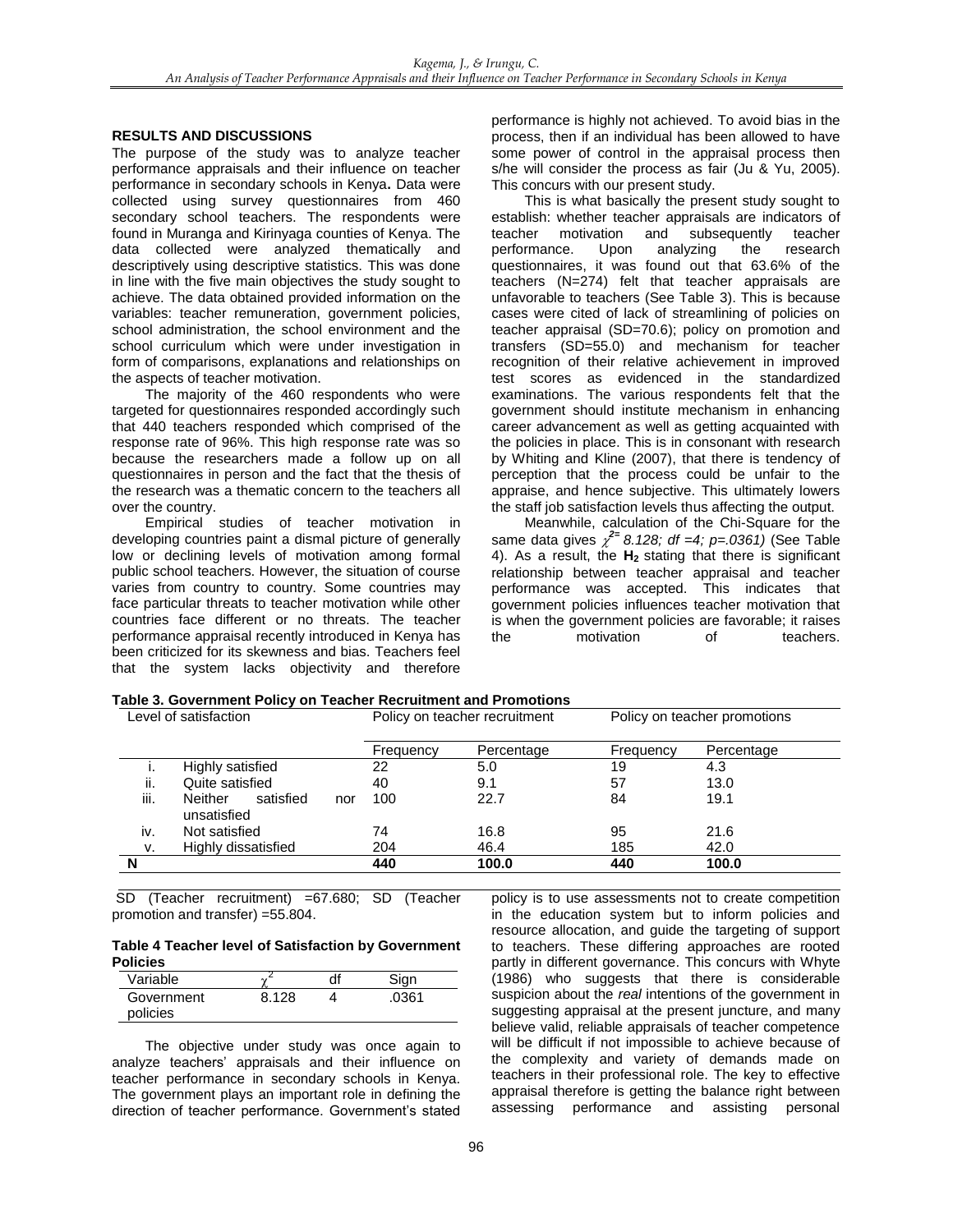development (Elliott, 2015) and the balance will emanate from favorable policies from the government.

Governance reforms in education involve the reallocation of decision-making authority across levels of government. These arrangements affect the roles of parents, teachers, civil servants and politicians at local and national levels. The issues at stake range from financing to school supervision, curriculum development, and teacher recruitment and management agendas. Some countries see testing as a mechanism for promoting an agenda that emphasizes competition, choice and public information to hold service providers to account.

Arguing from the perspective that performance appraisal systems and attendant reforms are aimed at improving efficiency and effectiveness in the management of the public service, the teaching profession cannot be divorced from these dynamics in efforts to wholly adduce a professional entity in it. Teachers' expectations on the processes of appraisal are borne on the fact that it will provide promotion and attendant motivations upon successful appraisals. This study finds that the process of teacher appraisal in Kenya has not structured itself to offer the expected benefits to the appraisees. This therefore qualifies that appraisals per se may have significant impact on teachers' performance if the issues surrounding the welfare of the teacher are not addressed.

Teacher appraisal should be used to motivate staff to improve performance by establishing clear objectives for the future and advising teachers on what is expected of them (Odhiambo, 2005). If appraisal is to be effective, then it has to promotes professional growth and make it beneficial to the majority of teachers who are competent in the classroom (Marzano, 2003). Any kind of appraisal should be undertaken in an objective, fair manner.

#### **CONCLUSION**

This study affirms that when the appraisal system is complicated, employees may not understand it fully and may look at the plan with suspicion. Teacher unions in Kenya are hesitant on the introduction of performance appraisals for their members. The unions feel that TSC is yet to address the issues of poor pay and understaffing in schools, which are key pillars in achieving set targets and feel that teachers must first "be motivated appropriately" before they are given targets. They further felt that TSC could be using these new concepts to introduce new terms of employment to teachers (Daily Nation, January 13, 2016).

Secondly, the appraisal plan should be designed keeping in view the objectives of the appraisal program. The objective of the appraisal program may be either to evaluate current performance on the job or to determine the potential for higher jobs. In some cases, performance appraisal is linked with specific objectives like pay rise, training, promotion and transfer among others. The number of factors to be considered and the data to be collected should be tailor-made to the objective of the appraisal.

Finally, there should be a systematic procedure for redress of grievances arising out of the performance appraisal. The appraisal plan should be valid and reliable. The appraisal should be reviewed with the appraisee. It will help him/her to know where he stands and what further actions he/she should take and also minimize resistance to appraisals.

In the study, admittedly there is a lack of a tool that shows utmost objectivity in the appraisal process. More often than not, the immediate supervisors, namely the heads of departments, deputies and principals are the appraisers. In case of fall-outs with the teacher, the results of appraisal are biased. Therefore, studies should be undertaken to get the principals' expectations and roles in the process. Longitudinal studies should address the effect of appraisals on learners' performance and teacher career acceptance as currently there is inclination towards mobility. The same principles should be inculcated in the teacher training curriculum in Kenya and the world.

## **REFERENCES**

- Aguinis, H. (2009). An expanded view of performance management. In J.W. Smither & M. London (eds.) *Performance Management: Putting research into* action (pp. 41-44). San Francisco, CA, US: Jossey-Bass.
- Baker E. L., Barton, P. E., Darling-Hammond, L., et al. (2010). Problems with the Use of Student Test Scores to Evaluate Teachers. Washington, DC: Economic Policy Institute.
- Borg, W. R. and Gall, M. D. (1989). *Educational Research: An Introduction. (5th ed.).* New York: Longman.
- Cohen, D., & Hill, H. (2000). Instructional policy and classroom performance: The mathematics reform in California. *Teachers College Record*, *102*, 294-343.
- Cole, G. A. (2004). *Management theory and practice (6th ed.).* China: C&C Offset Printing Co.,Ltd.
- Darling-Hammond L, Amrein-Beardsley A., Haertel E., & Rothstein, J. (2012). Evaluating teacher evaluation. *Phi Delta Kappan 93*(6), 8–15.
- Deming, W.E (1986). *Out of the crisis.* Cambridge, MA: MIT Press.
- DeNisi (eds.), *Performance management systems: A global perspective.* Glosbal HRM Series. London: Routledge.
- Elliott, K. (2015). Teacher performance appraisal: More about performance or development? *Australian Journal of Teacher Education,* 40(9), 12- 19..http:/dx.doi.org/10.14221/ajte.2015v40n9.6
- Government of Kenya (2012). *Teachers service commission act (2012).* Nairobi: Government Printer.
- Hallinger P., Heck, R. H., & Murphy, J. (2014). Teacher evaluation and school improvement: an analysis of the evidence. *Educational Assessment, Evaluation and Accountability*, *26*(1), 5–28.